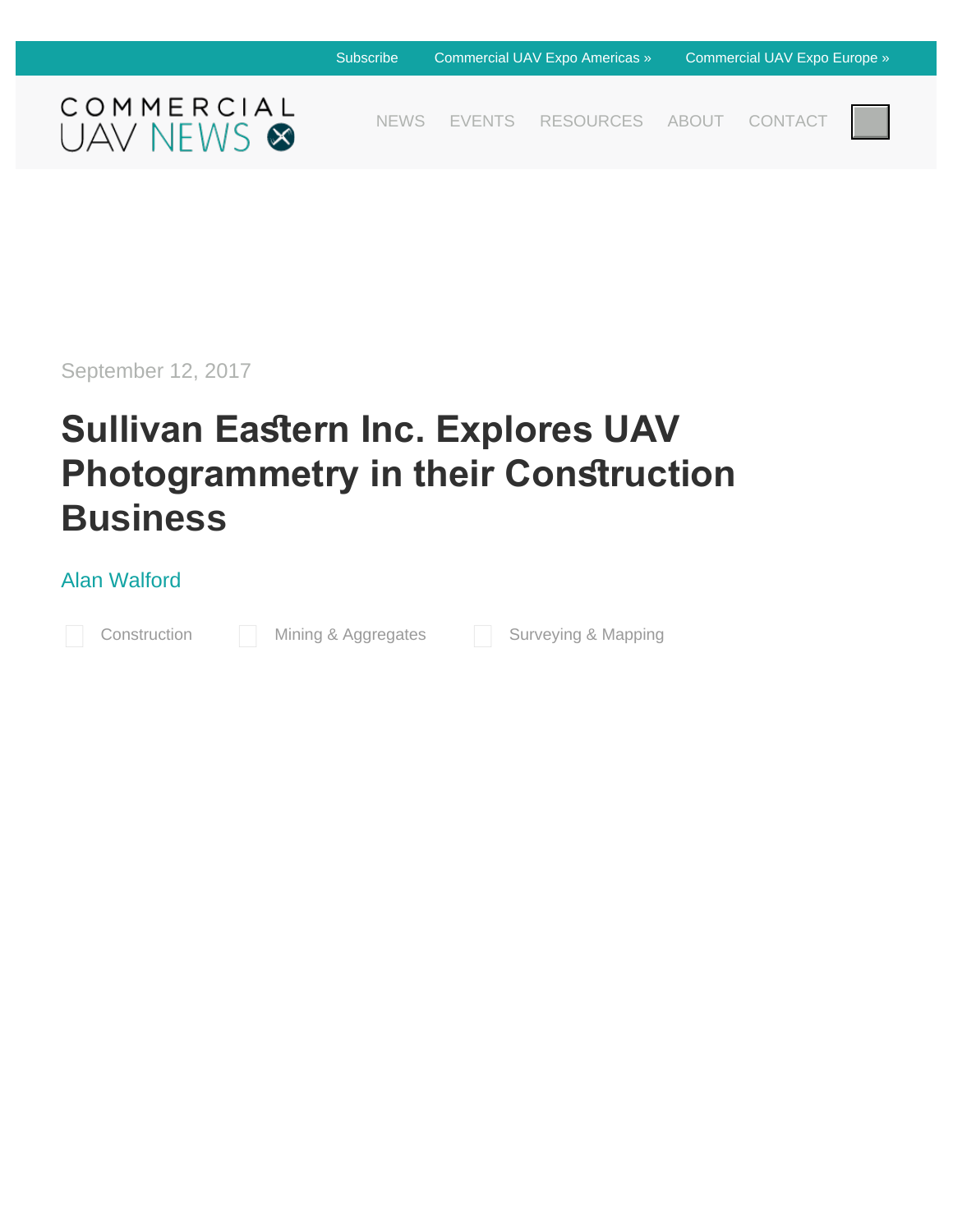

Based just outside of Raleigh North Carolina, Sullivan Eastern, Inc. is a leading site work, highway, and utility construction firm founded in 1993. Their projects cover commercial, residential, industrial, governmental, and municipal and include shopping centers, office complexes, subdivisions, apartment complexes, warehouses, schools, military bases, utilities, and roadways.



Ralph Carson of Sullivan Eastern Inc. flying his drone at construction site.

Sullivan Eastern Inc. is a technically advanced firm, adding new methods

when they can show them to be useful and cost effective. This includes GPS units mounted to the equipment such as graders and dozers, along with GPS rovers so they constantly know the ground shape before, after, and during. This allows them to track quantities, control costs and maintain project schedules.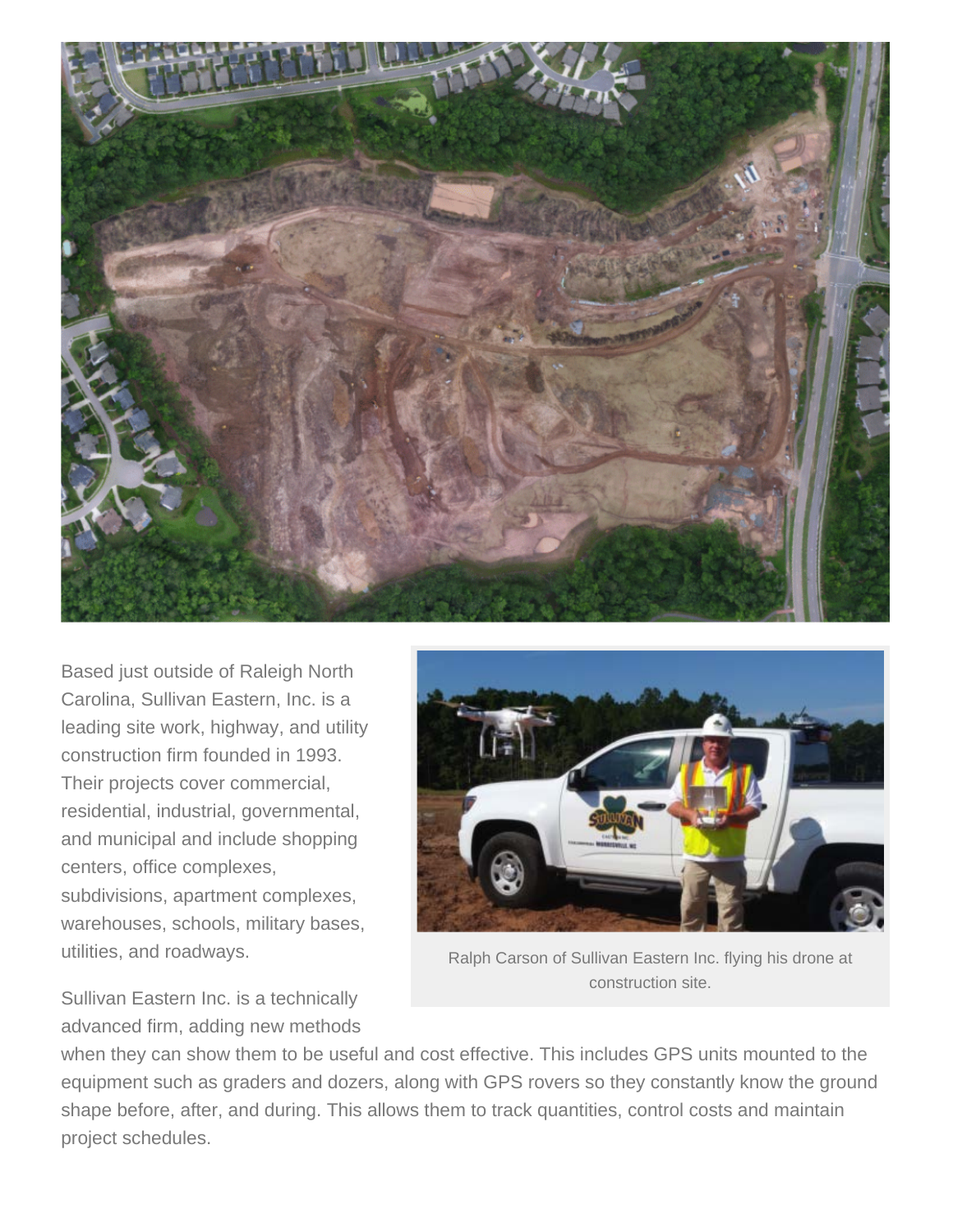Living up to expectations is often a graveyard for emerging technologies! UAVs and drones have progressed far beyond their infancy in commercial applications, yet finding a clear business case for their benefits remains a work in progress. Adopting a UAV photogrammetry system had an immediate impact on the operations at Sullivan Eastern, Inc.

Ralph Carson, a Project Manager with Sullivan Eastern, Inc. with a background in Geological Engineering, was looking to incorporate new drone photo technology with advanced software to calculate stockpile volumes quickly and efficiently, and in addition, create site topographic data. In looking for cost effective advanced software, they found what they needed in PhotoModeler. [www.photomodeler.com](http://www.photomodeler.com/)



Figure1: 3D model produced from PhotoModeler and drone photography as basis for stock pile volume measurements

In one of their projects called Beaverdam (Figure 1), they flew drone missions before and after some topsoil removal. The original volume measured by PhotoModeler above the reference plane was 424,425.4 cubic feet or 15,719 cubic yards. They hauled away 249 loads, at approximately 12 cubic yards each, for a total removal of 2,988 cubic yards by truck slip verification. The site was flown again and the volume computed by PhotoModeler over the same reference plane was 347,423.5 cubic feet (12,867.5 cubic yards). The drone photogrammetry volume difference was then 2,852 cubic yards. Close, but why the difference of 136 cubic yards?

It was determined that the first flight had not occurred until after lunch when the hauling had already started earlier in the day. Eleven loads had been removed already by truck ticket count (at approximately 132 cubic yards). 2,852 + 132 = 2984 cubic yards compared to the final haul logs of 2,988 cubic yards. A 4 cubic yards difference on 2988 cubic yards! Mr. Carson says the comparison is reasonable and shows how comparable the drone-based calculations are.

In another project (Figure 2), they compared the drone surface file with the bid-time CAD surface design. Using an 3D earthworks program,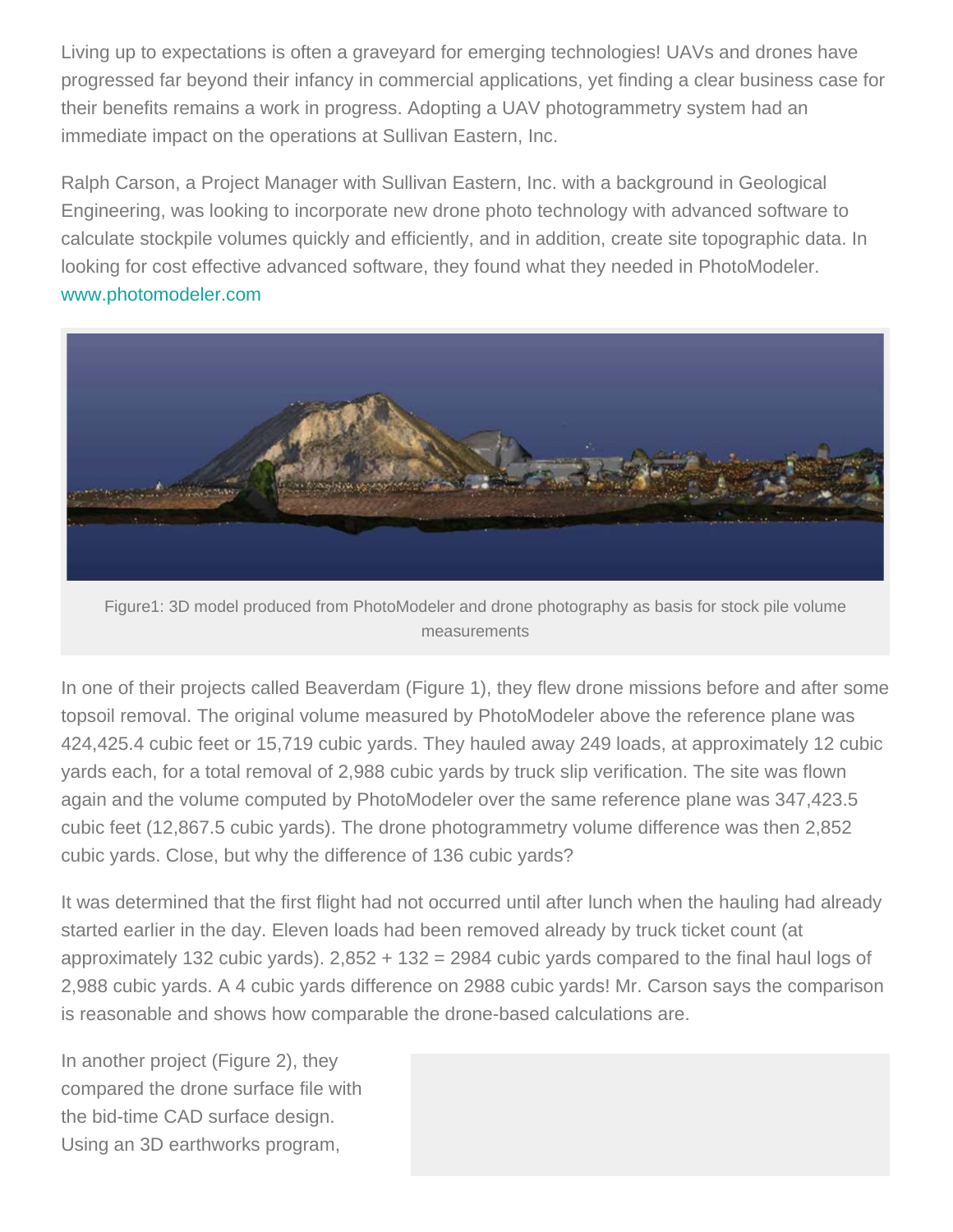Agtek, they computed a volume between two layers. The photogrammetric project identified a topographical error that substantially increased quantities from those calculated off the plan topo. It was good to identify it, bring it to the Owners attention early for their input, and make site adjustments as the Owner sees fit. The contour data compiled by the PhotoModeler UAS software was the tool that provided a



Figure 2: One-foot contour map produced from PhotoModeler and drone photography on a Sullivan Eastern, Inc project site.

time sensitive, cost effective contour map of a 60-acre site. Sullivan Eastern, Inc prides themselves on accurate work and the drone photogrammetry work can help them with that.

Mr. Carson concludes, "Everyone here is amazed at what can be done quickly with the drone and PhotoModeler software. Especially for a recent project, a site at 43 acres in size, which took 18 min of fly time with the drone." He continues, "We can now efficiently fly over, after clearing the site and after grubbing, to confirm plan contours and note any errors up front and track monthly quantities of we want to."

With large acreage sites, we are able to fly the drone at low altitude, creating a complete, detailed 3D model. When viewing in plan view, it provides for a detailed site progress photo for the project owners. (Figure 3).

Sullivan Eastern, Inc studies technology, such as GPS, CAD, and 3D earthworks software, and adds them to their tool chest when determined to be accurate and cost effective. Drone-based photogrammetry with PhotoModeler has been a well accepted addition for them.

Mr. Carson concludes, "PhotoModeler is a fast, accurate, cost effective tool to provide data in 3D models,



Figure 3: Same Project with 5 Foot Contours, Overlaid on a 3D